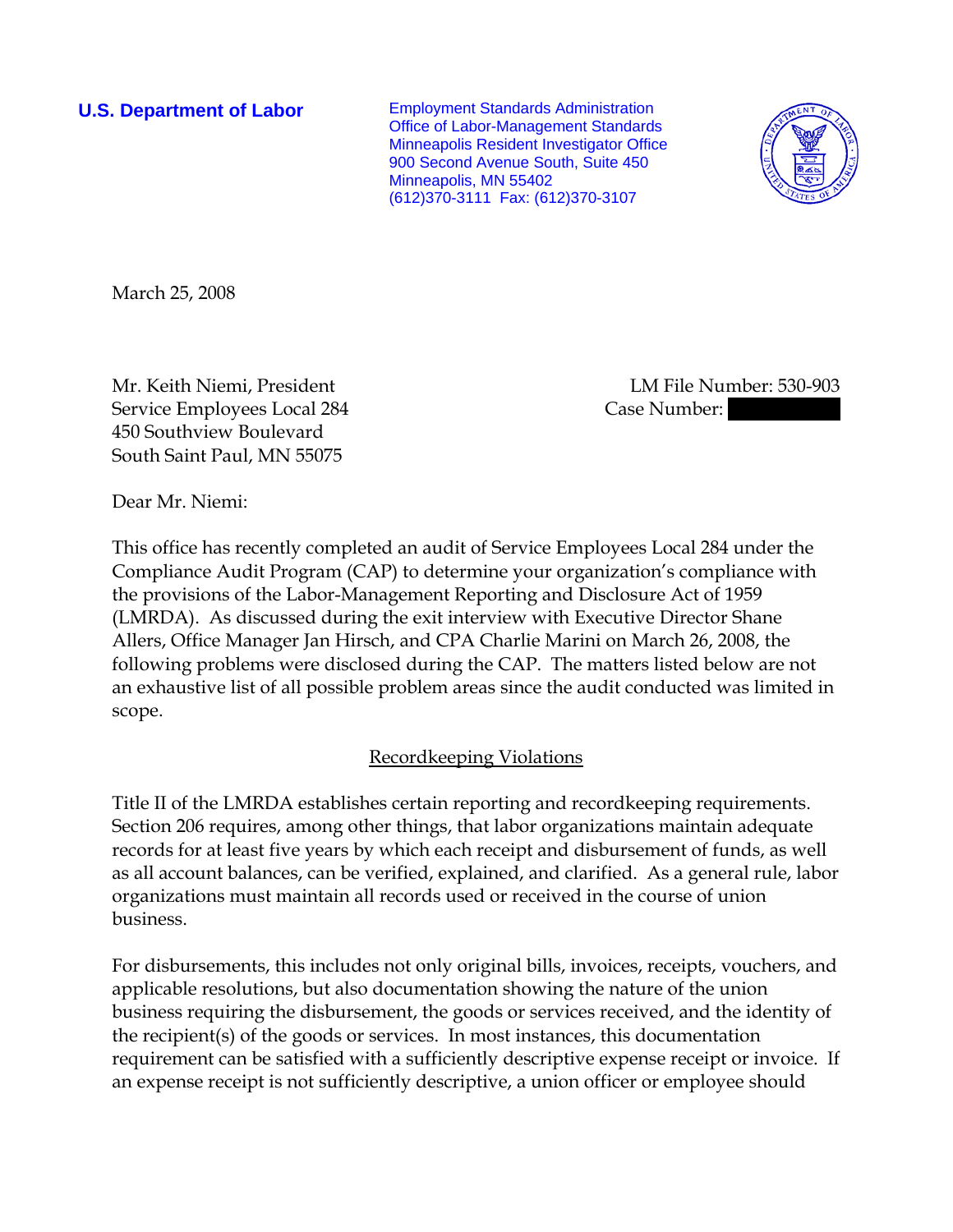Mr. Keith Niemi March 25, 2008 Page 2 of 5

write a note on it providing the additional information. For money it receives, the labor organization must keep at least one record showing the date, amount, purpose, and source of that money. The labor organization must also retain bank records for all accounts.

The audit of Local 284's 2006 records revealed the following recordkeeping violations:

#### 1. Meal Expenses

Local 284 did not require officers and employees to submit itemized receipts for meal expenses totaling at least \$3,300. For example, a charge to Applebee's for a bargaining team meeting in the amount of \$102.91 did not have an itemized receipt. The union must maintain itemized receipts provided by restaurants to officers and employees. These itemized receipts are necessary to determine if such disbursements are for union business purposes and to sufficiently fulfill the recordkeeping requirement of LMRDA Section 206.

2. Union Owned/Leased Vehicles

Local 284 did not maintain records necessary to verify the accuracy of the information reported in Schedules 11 (All Officers and Disbursements to Officers) and 12 (Disbursements to Employees) of the LM-2 for former President and Contract Organizer Shelly Johnson.

and Ms. Johnson incurred expenses totaling at least \$4,000 for automobiles during 2006. However, they did not maintain records documenting business versus personal use of the union vehicles.

The LM-2 instructions include specific rules for the reporting of automobile expenses. The union must report operating and maintenance costs for each of its owned or leased vehicles in Schedules 11 and 12 of the LM-2, allocated to the officer or employee to whom each vehicle is assigned.

For each trip they take using a union owned or leased vehicle, officers and employees must maintain mileage logs that show the date, number of miles driven, whether the trip was business or personal, and, if business, the purpose of the trip.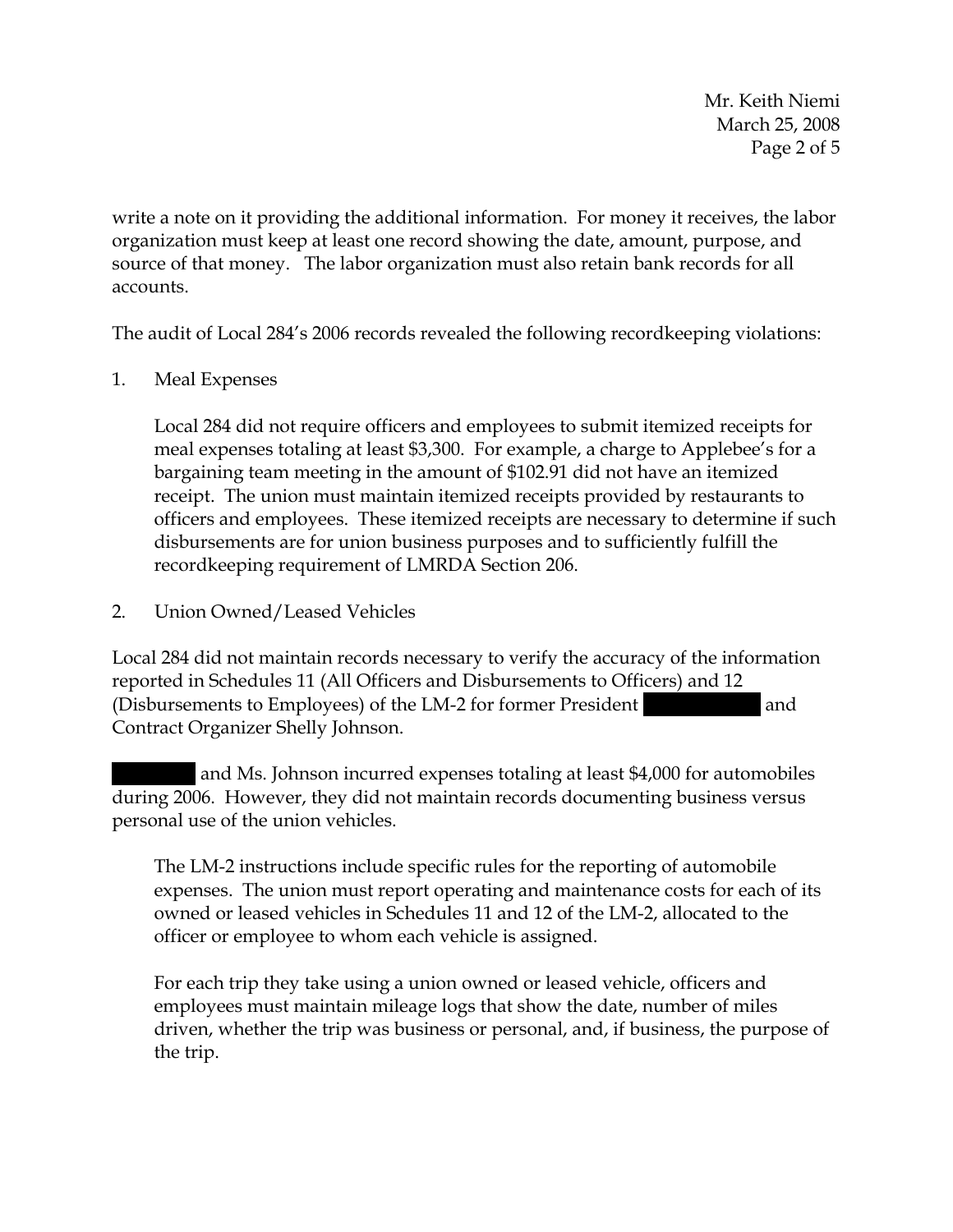Mr. Keith Niemi March 25, 2008 Page 3 of 5

Based on your assurance that Local 284 will retain adequate documentation in the future, OLMS will take no further enforcement action at this time regarding the above violations.

### Reporting Violations

The audit disclosed a violation of LMRDA Section 201(b), which requires labor organizations to file annual financial reports accurately disclosing their financial condition and operations. The Labor Organization Annual Report (Form LM-2) filed by Local 284 for fiscal year ending December 31, 2006, was deficient in the following areas:

## 1. Liability Reporting

The Policy Manual for Local 284 provides that employees and officers are allowed to cash out up to sixty days of unused vacation time. Though this represents a liability to the union, no corresponding entry was found on Schedule 10 (Other Liabilities). The audit revealed that Local 160 officers and employees had as many as 387 unused vacation days that were carried over from 2005 to 2006 that could be cashed out under the local's policies.

#### 2. Automobiles

The audit revealed that employees of Local 284 who are designated by the executive director as field staff (i.e. generally expected to drive at least 7,000 miles per year for union business) and who are not provided a union owned vehicle receive IRS mileage reimbursement for approved union mileage and a \$305 monthly automobile stipend. Also, the employees who receive an automobile stipend must carry business class insurance with specific levels of liability coverage. Local 284 reimbursed employees \$283 each six months for said coverage, regardless of the actual cost to the employee.

Records show that Local 284 disbursed at least \$7,000 in liability insurance reimbursements to employees in 2006. However, supporting documentation for the insurance reimbursements revealed that most employees did not pay \$283 for six months of liability coverage. Any amounts reimbursed to employees over and above actual expenses they incur must be reported in Column G of Schedules 11 and 12 (Other Disbursements). In addition, such payments may be subject to income tax reporting.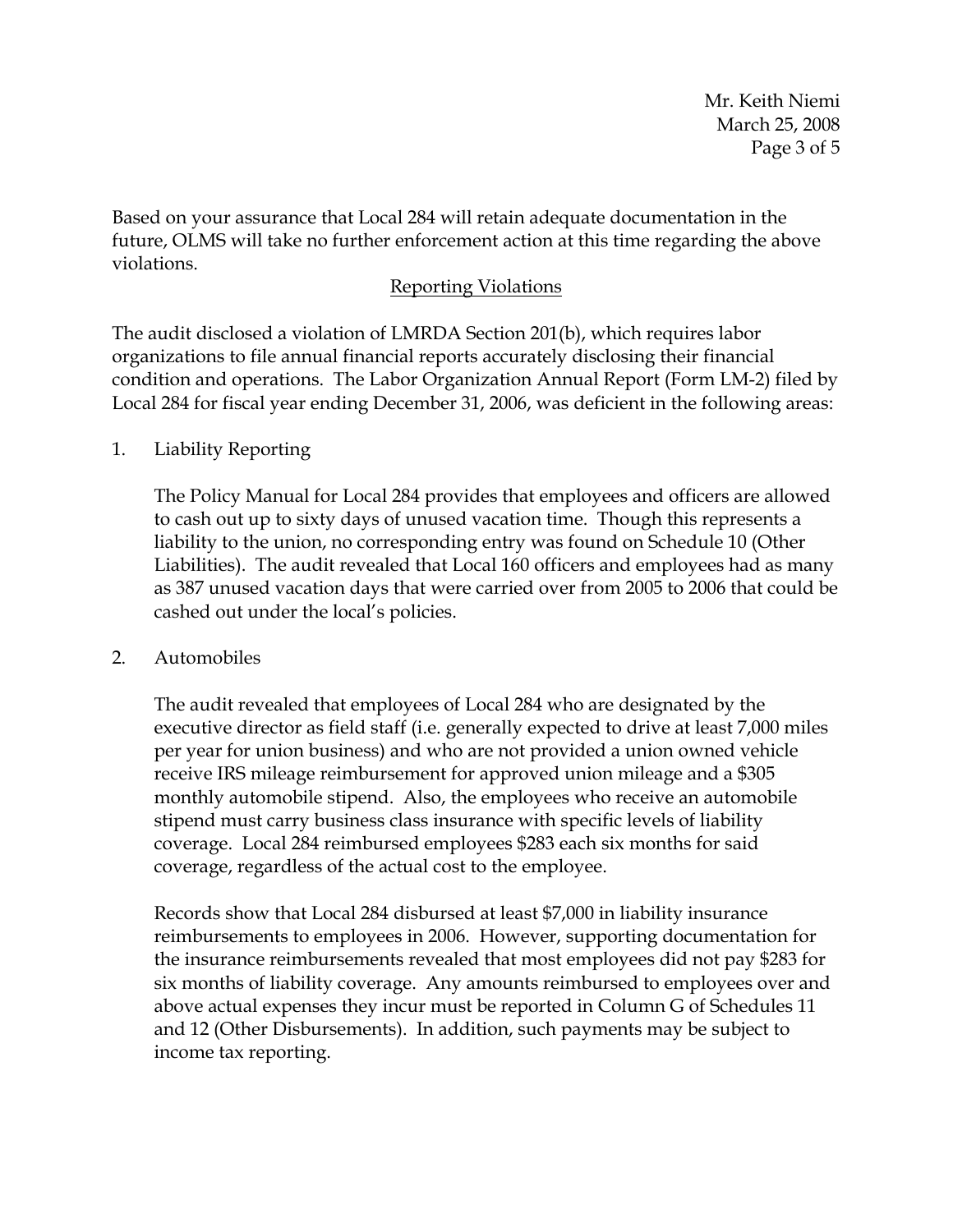Mr. Keith Niemi March 25, 2008 Page 4 of 5

I recommend that Local 284 consult with Mr. Marini or obtain the IRS Publication 463 *Travel, Entertainment, Gift and Car* Expenses for further information*.*

#### 3. Signatures

Local 284's LM-2 report was only signed by you. Page 72 of the LM-2 Instructions state the completed Form LM-2 that is filed with OLMS must be signed by both the president and treasurer or corresponding principal officers of the labor organization.

I am not requiring that Local 284 file an amended LM-2 report for 2006 to correct the deficient items, but Local 284 has agreed to properly report the deficient items on all future reports it files with OLMS.

## Other Issue

## Meal Expenses

Article XV, Section 15.05 and 15.06 of the USWA Local 7263 contract which covers employees of Local 284 who are not officers states that the employers shall reimburse employees for authorized business expenses. Out of Town Overnight Meal Per – Diem is paid at \$34 per day. However, the audit revealed employees incur occasional local meal expenses and Local 284 occasionally provides lunch at office meetings. During the exit interview, Mr. Allers provided a copy of a memorandum issued in January 1994 that prohibits union meals charged on union credit cards from being reimbursed if an employee eats alone while going to or coming from a meeting.

OLMS policy is that frequent meal expenses incurred by union officers and employees during which general union business is discussed and billed to the union should be reported in Column G of Schedules 11 and 12 (Other Disbursements). The frequency and regularity of the meetings and the fact that they take place at a time when the officers and employees would otherwise normally be paying for meals themselves, appear to indicate that the meals are more for personal benefit rather than necessary for conducting union business. Therefore, unless it can be shown that the luncheons are actually necessary for conducting official union business, such disbursements of the union must be reported Column G and allocated among the officers and employees.

In addition, OLMS recommends that unions follow any written guidelines or policies concerning officer and employee expenses.